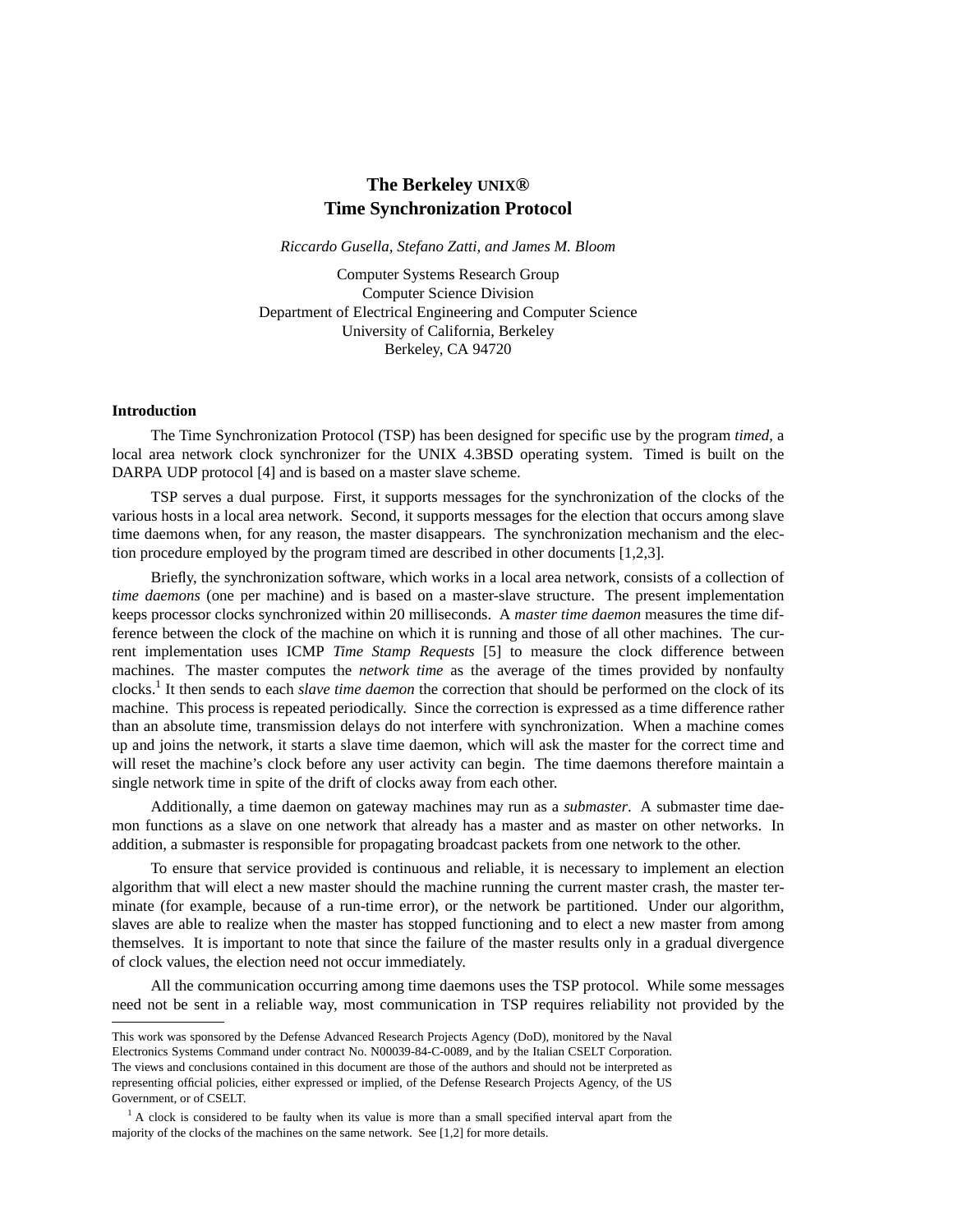underlying protocol. Reliability is achieved by the use of acknowledgements, sequence numbers, and retransmission when message losses occur. When a message that requires acknowledgment is not acknowledged after multiple attempts, the time daemon that has sent the message will assume that the addressee is down. This document will not describe the details of how reliability is implemented, but will only point out when a message type requires a reliable transport mechanism.

The message format in TSP is the same for all message types; however, in some instances, one or more fields are not used. The next section describes the message format. The following sections describe in detail the different message types, their use and the contents of each field. NOTE: The message format is likely to change in future versions of timed.

#### **Message Format**

All fields are based upon 8-bit bytes. Fields should be sent in network byte order if they are more than one byte long. The structure of a TSP message is the following:

- 1) A one byte message type.
- 2) A one byte version number, specifying the protocol version which the message uses.
- 3) A two byte sequence number to be used for recognizing duplicate messages that occur when messages are retransmitted.
- 4) Eight bytes of packet specific data. This field contains two 4 byte time values, a one byte hop count, or may be unused depending on the type of the packet.
- 5) A zero-terminated string of up to 256 ASCII characters with the name of the machine sending the message.

The following charts describe the message types, show their fields, and explain their usages. For the purpose of the following discussion, a time daemon can be considered to be in one of three states: slave, master, or candidate for election to master. Also, the term *broadcast* refers to the sending of a message to all active time daemons.

### **Adjtime Message**

| <b>Byte 1</b> | <b>Byte 2</b>                     | <b>Byte 3</b> | Byte 4 |  |  |  |
|---------------|-----------------------------------|---------------|--------|--|--|--|
| Type          | <b>Version No.</b>                | Sequence No.  |        |  |  |  |
|               | <b>Seconds of Adjustment</b>      |               |        |  |  |  |
|               | <b>Microseconds of Adjustment</b> |               |        |  |  |  |
|               | <b>Machine Name</b>               |               |        |  |  |  |
|               |                                   |               |        |  |  |  |

### Type: TSP\_ADJTIME (1)

The master sends this message to a slave to communicate the difference between the clock of the slave and the network time the master has just computed. The slave will accordingly adjust the time of its machine. This message requires an acknowledgment.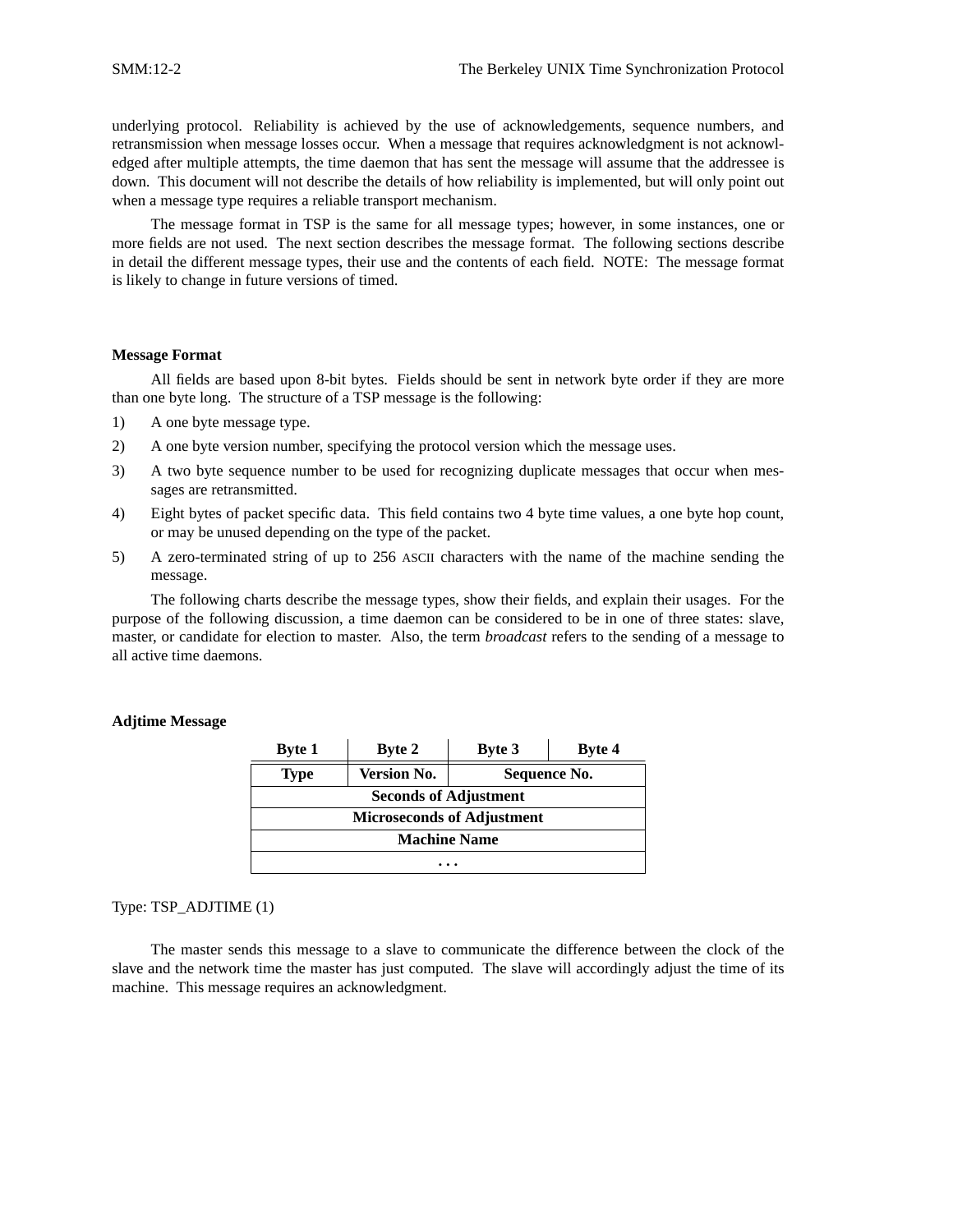# **Acknowledgment Message**

| <b>Byte 1</b>       | <b>Byte 2</b>      | <b>Byte 3</b> | Byte 4 |  |  |  |
|---------------------|--------------------|---------------|--------|--|--|--|
| <b>Type</b>         | <b>Version No.</b> | Sequence No.  |        |  |  |  |
|                     | (unused)           |               |        |  |  |  |
|                     | (unused)           |               |        |  |  |  |
| <b>Machine Name</b> |                    |               |        |  |  |  |
| $\cdots$            |                    |               |        |  |  |  |

Type: TSP\_ACK (2)

Both the master and the slaves use this message for acknowledgment only. It is used in several different contexts, for example in reply to an Adjtime message.

### **Master Request Message**

| <b>Byte 1</b>       | <b>Byte 2</b>      | <b>Byte 3</b> | Byte 4 |  |  |  |
|---------------------|--------------------|---------------|--------|--|--|--|
| <b>Type</b>         | <b>Version No.</b> | Sequence No.  |        |  |  |  |
| (unused)            |                    |               |        |  |  |  |
|                     | (unused)           |               |        |  |  |  |
| <b>Machine Name</b> |                    |               |        |  |  |  |
| .                   |                    |               |        |  |  |  |

# Type: TSP\_MASTERREQ (3)

A newly-started time daemon broadcasts this message to locate a master. No other action is implied by this packet. It requires a Master Acknowledgment.

# **Master Acknowledgement**

| <b>Byte 1</b> | <b>Byte 2</b>                      | <b>Byte 3</b> | Byte 4 |  |  |  |
|---------------|------------------------------------|---------------|--------|--|--|--|
| <b>Type</b>   | <b>Version No.</b><br>Sequence No. |               |        |  |  |  |
|               | (unused)                           |               |        |  |  |  |
|               | (unused)                           |               |        |  |  |  |
|               | <b>Machine Name</b>                |               |        |  |  |  |
|               |                                    |               |        |  |  |  |

# Type: TSP\_MASTERACK (4)

The master sends this message to acknowledge the Master Request message and the Conflict Resolution Message.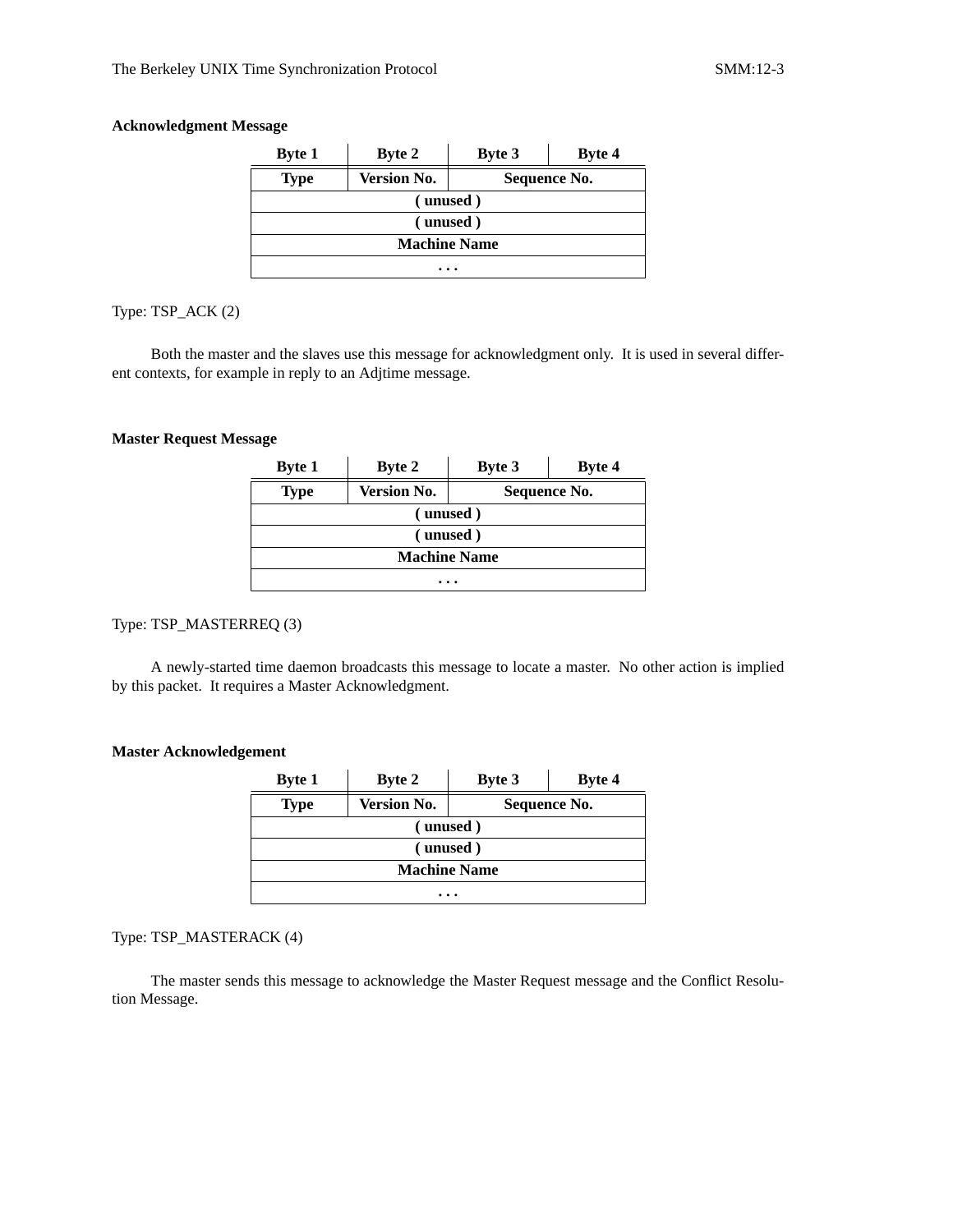| <b>Byte 1</b>                      | <b>Byte 2</b>      | <b>Byte 3</b> | <b>Byte 4</b> |  |  |
|------------------------------------|--------------------|---------------|---------------|--|--|
| <b>Type</b>                        | <b>Version No.</b> | Sequence No.  |               |  |  |
| <b>Seconds of Time to Set</b>      |                    |               |               |  |  |
| <b>Microseconds of Time to Set</b> |                    |               |               |  |  |
| <b>Machine Name</b>                |                    |               |               |  |  |
|                                    |                    |               |               |  |  |

### **Set Network Time Message**

#### Type: TSP\_SETTIME (5)

The master sends this message to slave time daemons to set their time. This packet is sent to newly started time daemons and when the network date is changed. It contains the master's time as an approximation of the network time. It requires an acknowledgment. The next synchronization round will eliminate the small time difference caused by the random delay in the communication channel.

#### **Master Active Message**

| <b>Byte 1</b> | <b>Byte 2</b>       | <b>Byte 3</b> | Byte 4       |  |  |  |
|---------------|---------------------|---------------|--------------|--|--|--|
| <b>Type</b>   | <b>Version No.</b>  |               | Sequence No. |  |  |  |
|               | (unused)            |               |              |  |  |  |
|               | (unused)            |               |              |  |  |  |
|               | <b>Machine Name</b> |               |              |  |  |  |
|               |                     |               |              |  |  |  |

# Type: TSP\_MASTERUP (6)

The master broadcasts this message to solicit the names of the active slaves. Slaves will reply with a Slave Active message.

### **Slave Active Message**

| <b>Byte 1</b>       | <b>Byte 2</b>      | Byte 3       | Byte 4 |  |  |
|---------------------|--------------------|--------------|--------|--|--|
| <b>Type</b>         | <b>Version No.</b> | Sequence No. |        |  |  |
|                     | (unused)           |              |        |  |  |
|                     | (unused)           |              |        |  |  |
| <b>Machine Name</b> |                    |              |        |  |  |
| $\cdots$            |                    |              |        |  |  |

Type: TSP\_SLAVEUP (7)

A slave sends this message to the master in answer to a Master Active message. This message is also sent when a new slave starts up to inform the master that it wants to be synchronized.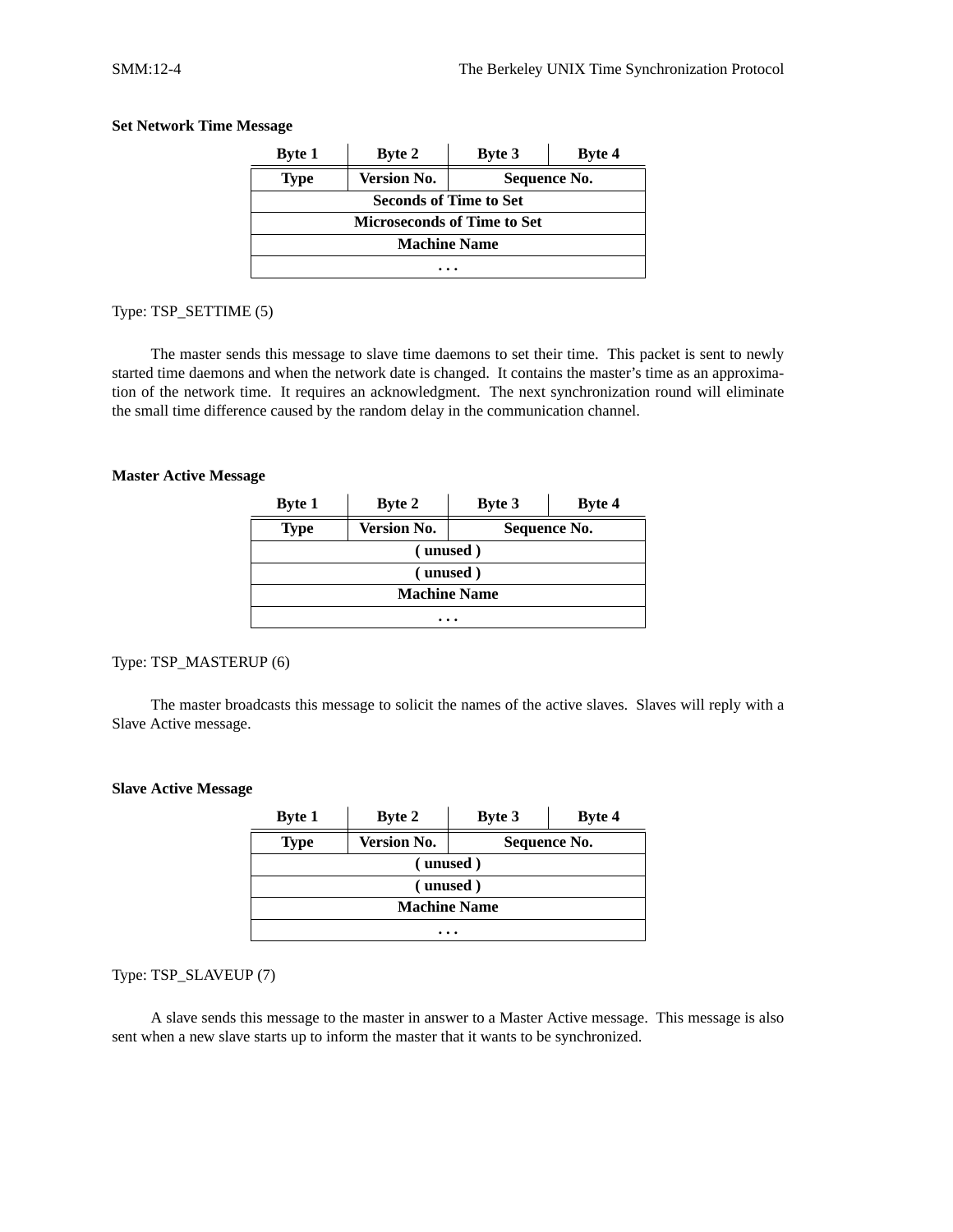### **Master Candidature Message**

| <b>Byte 1</b>       | <b>Byte 2</b>                      | <b>Byte 3</b> | Byte 4 |  |  |
|---------------------|------------------------------------|---------------|--------|--|--|
| <b>Type</b>         | <b>Version No.</b><br>Sequence No. |               |        |  |  |
| (unused)            |                                    |               |        |  |  |
|                     | (unused)                           |               |        |  |  |
| <b>Machine Name</b> |                                    |               |        |  |  |
| .                   |                                    |               |        |  |  |

Type: TSP\_ELECTION (8)

A slave eligible to become a master broadcasts this message when its election timer expires. The message declares that the slave wishes to become the new master.

#### **Candidature Acceptance Message**

| <b>Byte 1</b>       | <b>Byte 2</b>      | <b>Byte 3</b> | Byte 4 |  |  |  |
|---------------------|--------------------|---------------|--------|--|--|--|
| <b>Type</b>         | <b>Version No.</b> | Sequence No.  |        |  |  |  |
|                     | (unused)           |               |        |  |  |  |
|                     | (unused)           |               |        |  |  |  |
| <b>Machine Name</b> |                    |               |        |  |  |  |
|                     | $\cdots$           |               |        |  |  |  |

# Type: TSP\_ACCEPT (9)

A slave sends this message to accept the candidature of the time daemon that has broadcast an Election message. The candidate will add the slave's name to the list of machines that it will control should it become the master.

### **Candidature Rejection Message**

| <b>Byte 1</b>       | <b>Byte 2</b>                      | Byte 3 | Byte 4 |  |  |
|---------------------|------------------------------------|--------|--------|--|--|
| <b>Type</b>         | <b>Version No.</b><br>Sequence No. |        |        |  |  |
| (unused)            |                                    |        |        |  |  |
|                     | (unused)                           |        |        |  |  |
| <b>Machine Name</b> |                                    |        |        |  |  |
|                     |                                    |        |        |  |  |

Type: TSP\_REFUSE (10)

After a slave accepts the candidature of a time daemon, it will reply to any election messages from other slaves with this message. This rejects any candidature other than the first received.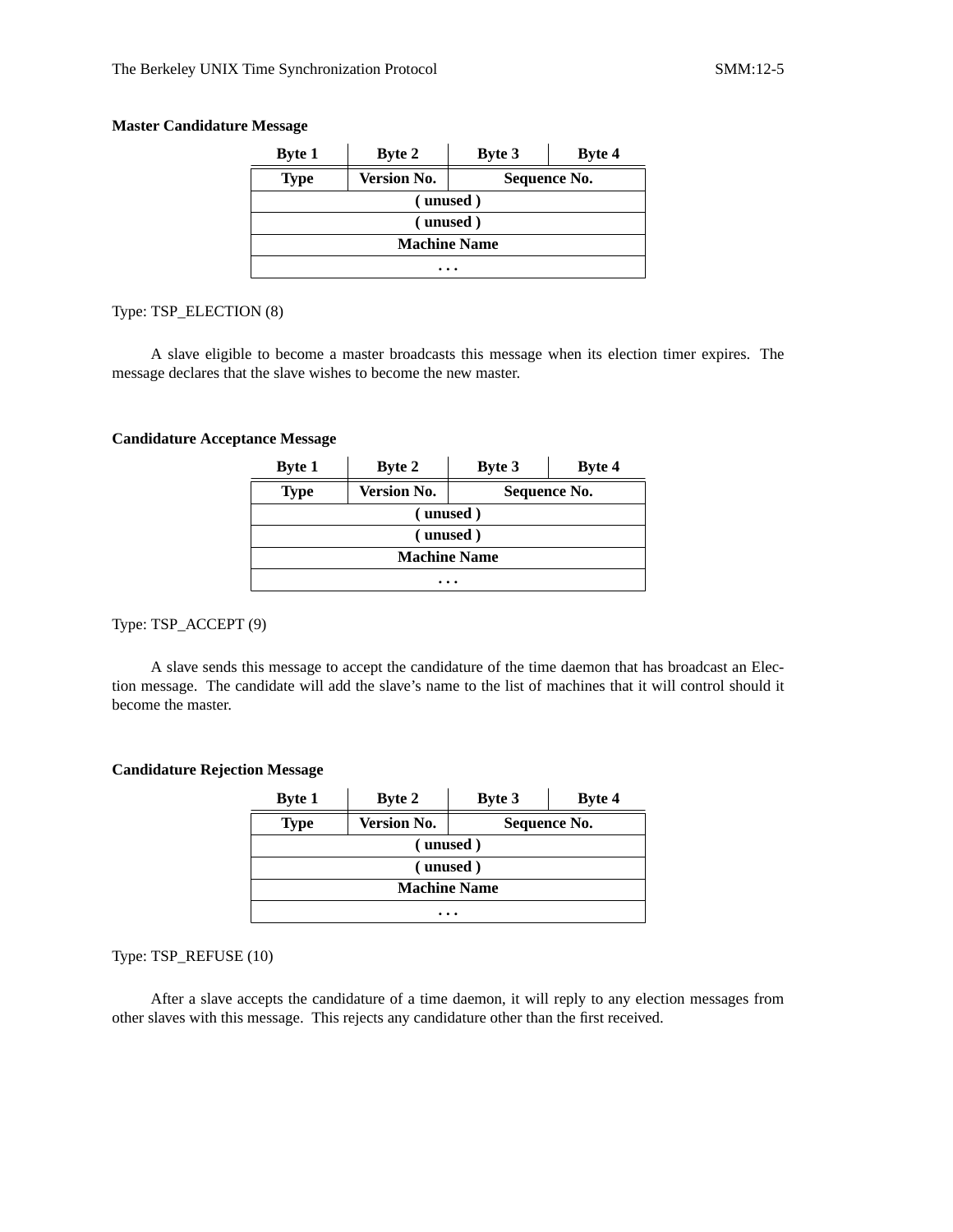| <b>Byte 1</b>       | <b>Byte 2</b>      | <b>Byte 3</b> | Byte 4 |  |  |
|---------------------|--------------------|---------------|--------|--|--|
| <b>Type</b>         | <b>Version No.</b> | Sequence No.  |        |  |  |
|                     | (unused)           |               |        |  |  |
|                     | (unused)           |               |        |  |  |
| <b>Machine Name</b> |                    |               |        |  |  |
|                     | $\cdots$           |               |        |  |  |

### **Multiple Master Notification Message**

### Type: TSP\_CONFLICT (11)

When two or more masters reply to a Master Request message, the slave uses this message to inform one of them that more than one master exists.

#### **Conflict Resolution Message**

| <b>Byte 1</b>       | <b>Byte 2</b>      | <b>Byte 3</b> | <b>Byte 4</b> |  |  |  |
|---------------------|--------------------|---------------|---------------|--|--|--|
| <b>Type</b>         | <b>Version No.</b> | Sequence No.  |               |  |  |  |
| (unused)            |                    |               |               |  |  |  |
|                     | (unused)           |               |               |  |  |  |
| <b>Machine Name</b> |                    |               |               |  |  |  |
| .                   |                    |               |               |  |  |  |

# Type: TSP\_RESOLVE (12)

A master which has been informed of the existence of other masters broadcasts this message to determine who the other masters are.

### **Quit Message**

| <b>Byte 1</b>       | <b>Byte 2</b>      | <b>Byte 3</b> | Byte 4 |  |
|---------------------|--------------------|---------------|--------|--|
| <b>Type</b>         | <b>Version No.</b> | Sequence No.  |        |  |
| (unused)            |                    |               |        |  |
| (unused)            |                    |               |        |  |
| <b>Machine Name</b> |                    |               |        |  |
|                     |                    |               |        |  |

# Type: TSP\_QUIT (13)

This message is sent by the master in three different contexts: 1) to a candidate that broadcasts an Master Candidature message, 2) to another master when notified of its existence, 3) to another master if a loop is detected. In all cases, the recipient time daemon will become a slave. This message requires an acknowledgement.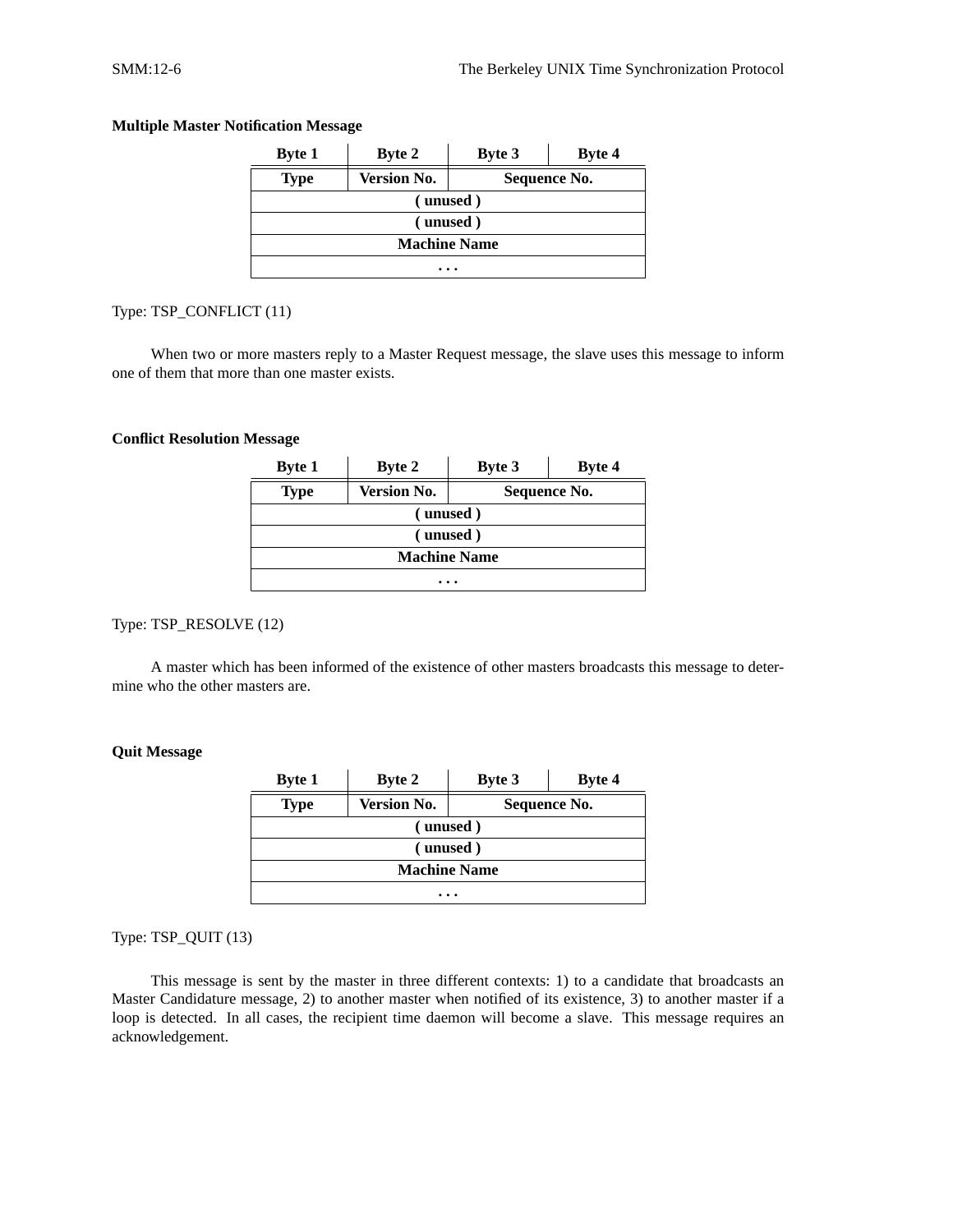### **Set Date Message**

| <b>Byte 1</b>                      | <b>Byte 2</b>                 | <b>Byte 3</b> | Byte 4 |  |  |
|------------------------------------|-------------------------------|---------------|--------|--|--|
| <b>Type</b>                        | <b>Version No.</b>            | Sequence No.  |        |  |  |
|                                    | <b>Seconds of Time to Set</b> |               |        |  |  |
| <b>Microseconds of Time to Set</b> |                               |               |        |  |  |
| <b>Machine Name</b>                |                               |               |        |  |  |
|                                    |                               |               |        |  |  |

# Type: TSP\_SETDATE (22)

The program *date* (1) sends this message to the local time daemon when a super-user wants to set the network date. If the local time daemon is the master, it will set the date; if it is a slave, it will communicate the desired date to the master.

### **Set Date Request Message**

| <b>Byte 1</b>                      | <b>Byte 2</b>      | <b>Byte 3</b> | Byte 4 |  |
|------------------------------------|--------------------|---------------|--------|--|
| <b>Type</b>                        | <b>Version No.</b> | Sequence No.  |        |  |
| <b>Seconds of Time to Set</b>      |                    |               |        |  |
| <b>Microseconds of Time to Set</b> |                    |               |        |  |
| <b>Machine Name</b>                |                    |               |        |  |
|                                    |                    |               |        |  |

# Type: TSP\_SETDATEREQ (23)

A slave that has received a Set Date message will communicate the desired date to the master using this message.

#### **Set Date Acknowledgment Message**

| <b>Byte 1</b>       | <b>Byte 2</b>      | Byte 3       | Byte 4 |  |  |
|---------------------|--------------------|--------------|--------|--|--|
| <b>Type</b>         | <b>Version No.</b> | Sequence No. |        |  |  |
|                     | (unused)           |              |        |  |  |
| (unused)            |                    |              |        |  |  |
| <b>Machine Name</b> |                    |              |        |  |  |
| $\cdots$            |                    |              |        |  |  |

### Type: TSP\_DATEACK (16)

The master sends this message to a slave in acknowledgment of a Set Date Request Message. The same message is sent by the local time daemon to the program *date(1)* to confirm that the network date has been set by the master.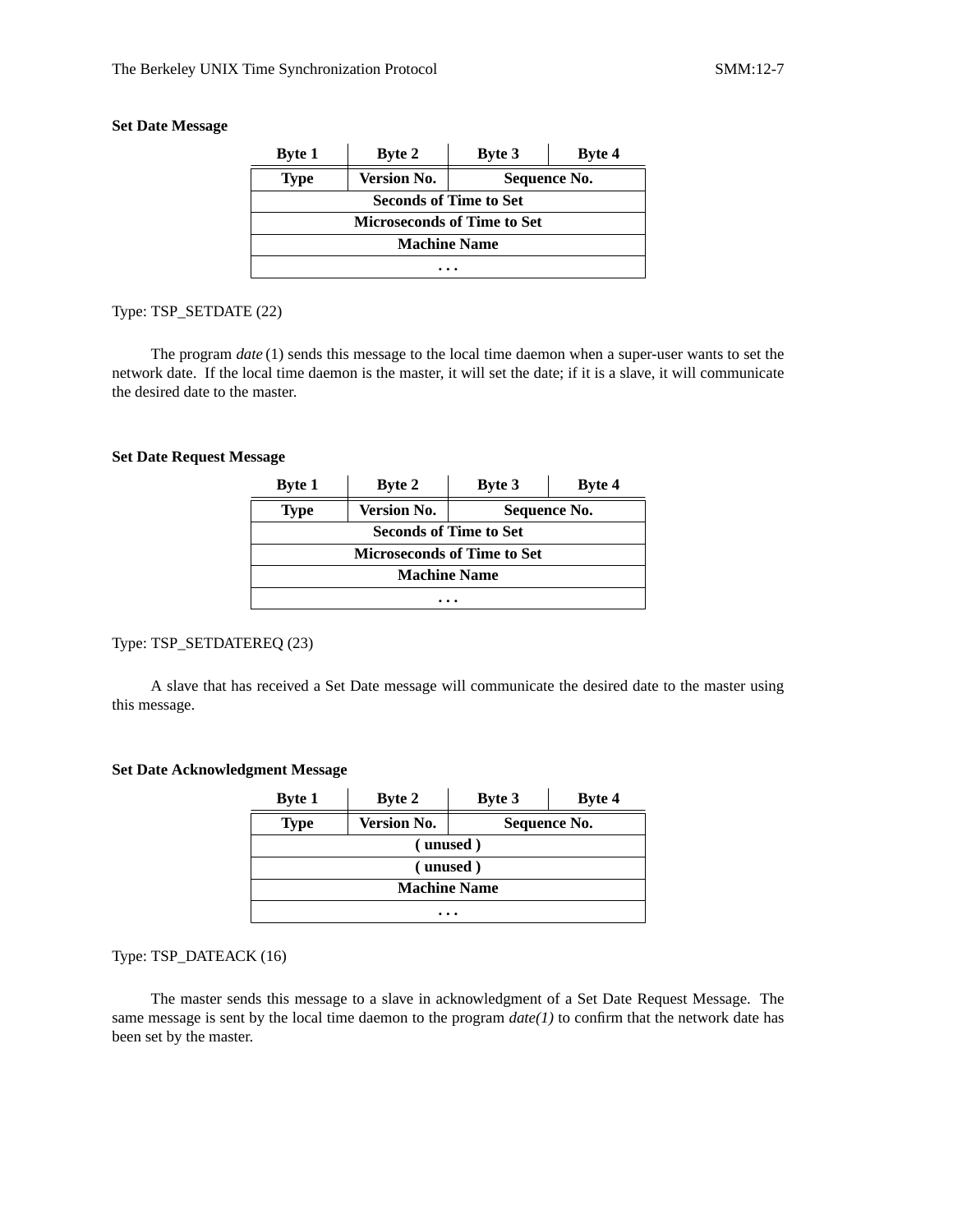# **Start Tracing Message**

| <b>Byte 1</b>       | <b>Byte 2</b>      | <b>Byte 3</b> | <b>Byte 4</b> |  |  |
|---------------------|--------------------|---------------|---------------|--|--|
| <b>Type</b>         | <b>Version No.</b> | Sequence No.  |               |  |  |
|                     | (unused)           |               |               |  |  |
|                     | (unused)           |               |               |  |  |
| <b>Machine Name</b> |                    |               |               |  |  |
| .                   |                    |               |               |  |  |

# Type: TSP\_TRACEON (17)

The controlling program *timedc* sends this message to the local time daemon to start the recording in a system file of all messages received.

### **Stop Tracing Message**

| <b>Byte 1</b>       | <b>Byte 2</b>      | <b>Byte 3</b> | Byte 4 |  |  |
|---------------------|--------------------|---------------|--------|--|--|
| <b>Type</b>         | <b>Version No.</b> | Sequence No.  |        |  |  |
|                     | (unused)           |               |        |  |  |
| (unused)            |                    |               |        |  |  |
| <b>Machine Name</b> |                    |               |        |  |  |
| .                   |                    |               |        |  |  |

# Type: TSP\_TRACEOFF (18)

*Timedc* sends this message to the local time daemon to stop the recording of messages received.

# **Master Site Message**

| <b>Byte 1</b> | <b>Byte 2</b>       | <b>Byte 3</b> | <b>Byte 4</b> |  |  |
|---------------|---------------------|---------------|---------------|--|--|
| <b>Type</b>   | <b>Version No.</b>  | Sequence No.  |               |  |  |
|               | (unused)            |               |               |  |  |
|               | (unused)            |               |               |  |  |
|               | <b>Machine Name</b> |               |               |  |  |
|               | .                   |               |               |  |  |

Type: TSP\_MSITE (19)

*Timedc* sends this message to the local time daemon to find out where the master is running.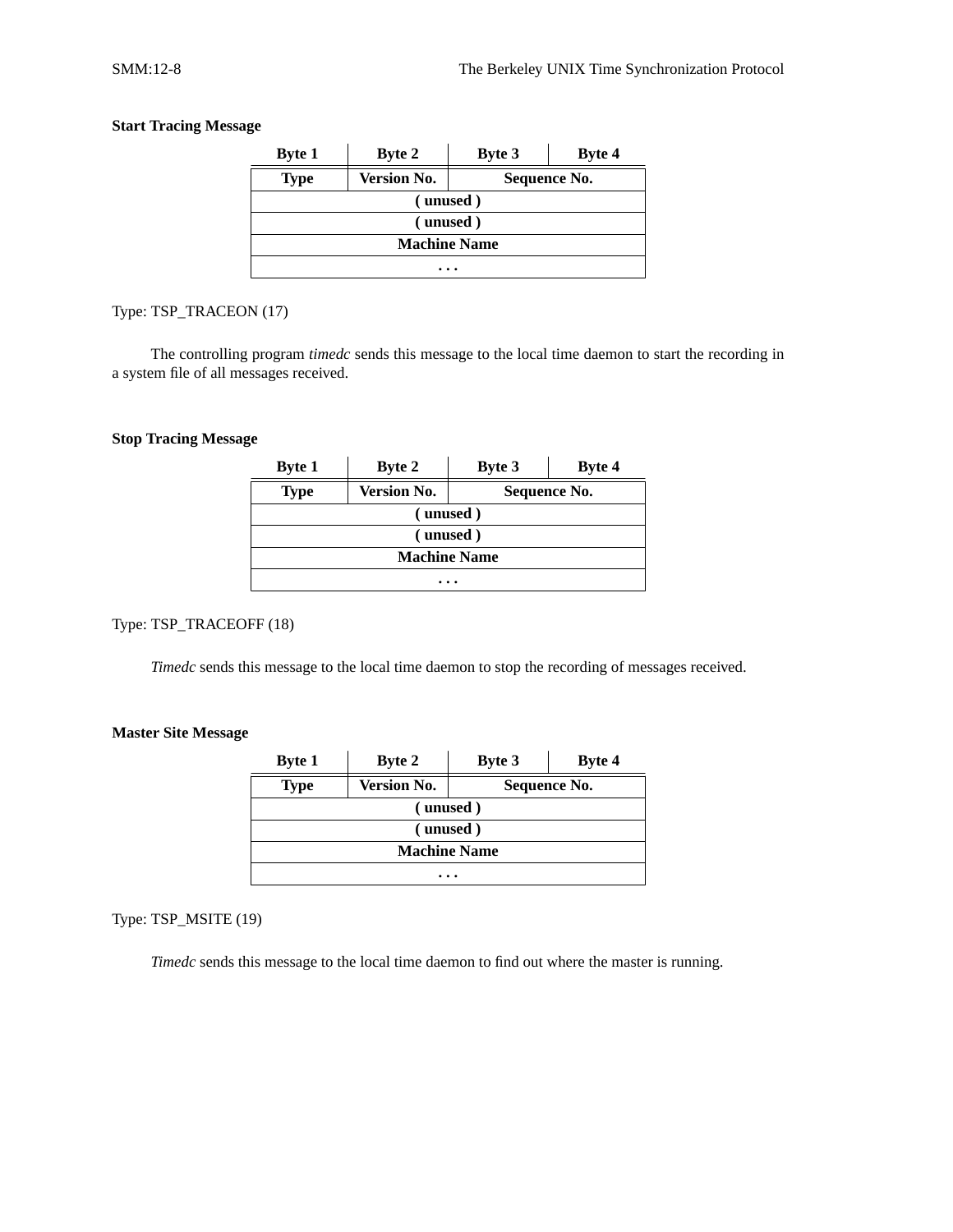### **Remote Master Site Message**

| <b>Byte 1</b>       | <b>Byte 2</b>      | <b>Byte 3</b> | Byte 4 |  |  |
|---------------------|--------------------|---------------|--------|--|--|
| <b>Type</b>         | <b>Version No.</b> | Sequence No.  |        |  |  |
|                     | (unused)           |               |        |  |  |
|                     | (unused)           |               |        |  |  |
| <b>Machine Name</b> |                    |               |        |  |  |
| .                   |                    |               |        |  |  |

#### Type: TSP\_MSITEREQ (20)

A local time daemon broadcasts this message to find the location of the master. It then uses the Acknowledgement message to communicate this location to *timedc*.

#### **Test Message**

| <b>Byte 1</b>       | <b>Byte 2</b>      | <b>Byte 3</b> | Byte 4 |  |
|---------------------|--------------------|---------------|--------|--|
| <b>Type</b>         | <b>Version No.</b> | Sequence No.  |        |  |
| (unused)            |                    |               |        |  |
| (unused)            |                    |               |        |  |
| <b>Machine Name</b> |                    |               |        |  |
| $\cdots$            |                    |               |        |  |

# Type: TSP\_TEST (21)

For testing purposes, *timedc* sends this message to a slave to cause its election timer to expire. NOTE: *timed* is not normally compiled to support this.

#### **Loop Detection Message**

| <b>Byte 1</b>       | <b>Byte 2</b>      | <b>Byte 3</b> | Byte 4 |  |
|---------------------|--------------------|---------------|--------|--|
| <b>Type</b>         | <b>Version No.</b> | Sequence No.  |        |  |
| <b>Hop Count</b>    | (unused)           |               |        |  |
| (unused)            |                    |               |        |  |
| <b>Machine Name</b> |                    |               |        |  |
|                     |                    |               |        |  |

Type: TSP\_LOOP (24)

This packet is initiated by all masters occasionally to attempt to detect loops. All submasters forward this packet onto the networks over which they are master. If a master receives a packet it sent out initially, it knows that a loop exists and tries to correct the problem.

#### **References**

1. R. Gusella and S. Zatti, *TEMPO: A Network Time Controller for Distributed Berkeley UNIX System*, USENIX Summer Conference Proceedings, Salt Lake City, June 1984.